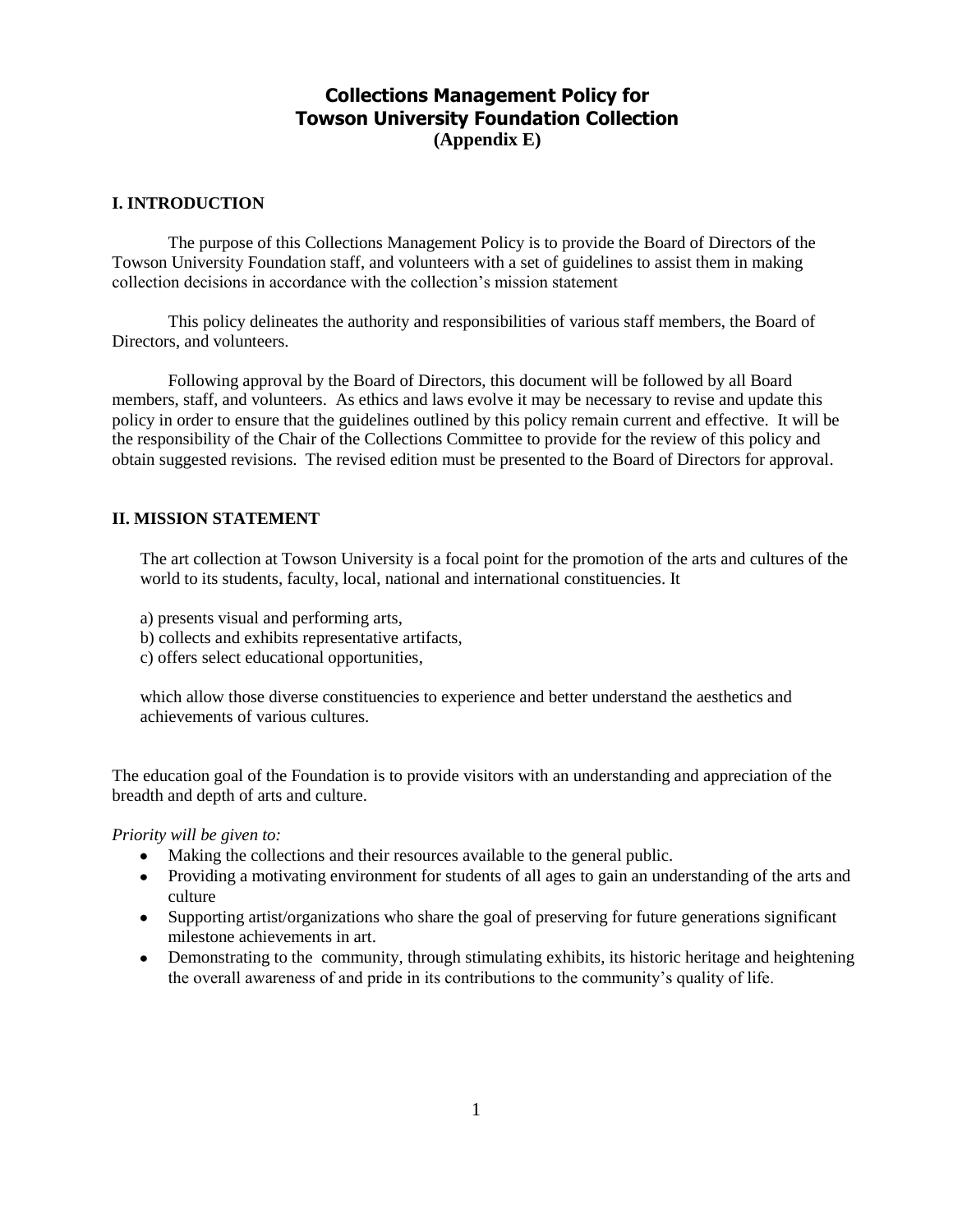#### **III. COLLECTING OBJECTIVES**

The Foundation collects any artifacts as long as the artifacts meet the criteria set down in section V. "Acquisitions - Criteria for Acquisition".

The Foundation maintains the following general categories of collections:

1. **Historical Collection category:** The historical collection consists of artifacts that are, or probably will be, historically significant\*. These artifacts shall not be subject to consumptive use.

\* **Historical Significance** is determined by the contribution an artifact makes to the knowledge of history. The extent of this contribution depends upon the artifact's documented individual history, the artifact's physical character and condition, and the nature of the historic period with which the artifact is associated.

2. **Educational Collection category:** This collection consists of artifacts that are seen to be "consumable" in the process of education. For example, a kimono may be accepted into the collection for the purpose of taking it apart to display its inner workings.

3. **Library category:** This category consists of books, manuals, literature and periodicals that relate to a wide variety of cultural subjects.

4. **Archives category:** This category consist of papers, sheet music, records and historical photographs that document the history and development of a collection and its collector.

#### **IV. DELEGATION OF AUTHORITY**

The **Collections Committee** (hereafter referred to as the **Committee**) shall consist of a Chairman appointed by the Board, the Director (who shall be the Dean of the College of Fine Arts and Communications or his or her designee) and up to six (no less than two) additional members to be determined by the Chairman and the Director. Also a representative from TU Facilities and from the Development Department will serve on the committee. Advisory Board members, volunteers, Friends of the Foundation, and anyone knowledgeable in art and culture can also serve on the Committee. At least one member, preferably the Chairman, must be a member of the Board of Directors.

The Committee makes or ratifies all decisions regarding the Foundation's collections. These decisions include acquisitions, donations, deaccessions, and both incoming and outgoing loans. It is the responsibility of the Committee to implement the collecting objectives as set forth in the mission statement and as determined by the Board.

The Committee shall meet semi-annually.

The Chair of the Committee will report on Committee activities to the Board of Directors during their regular meetings.

Committee members will serve for a period of time as determined by the Chairman.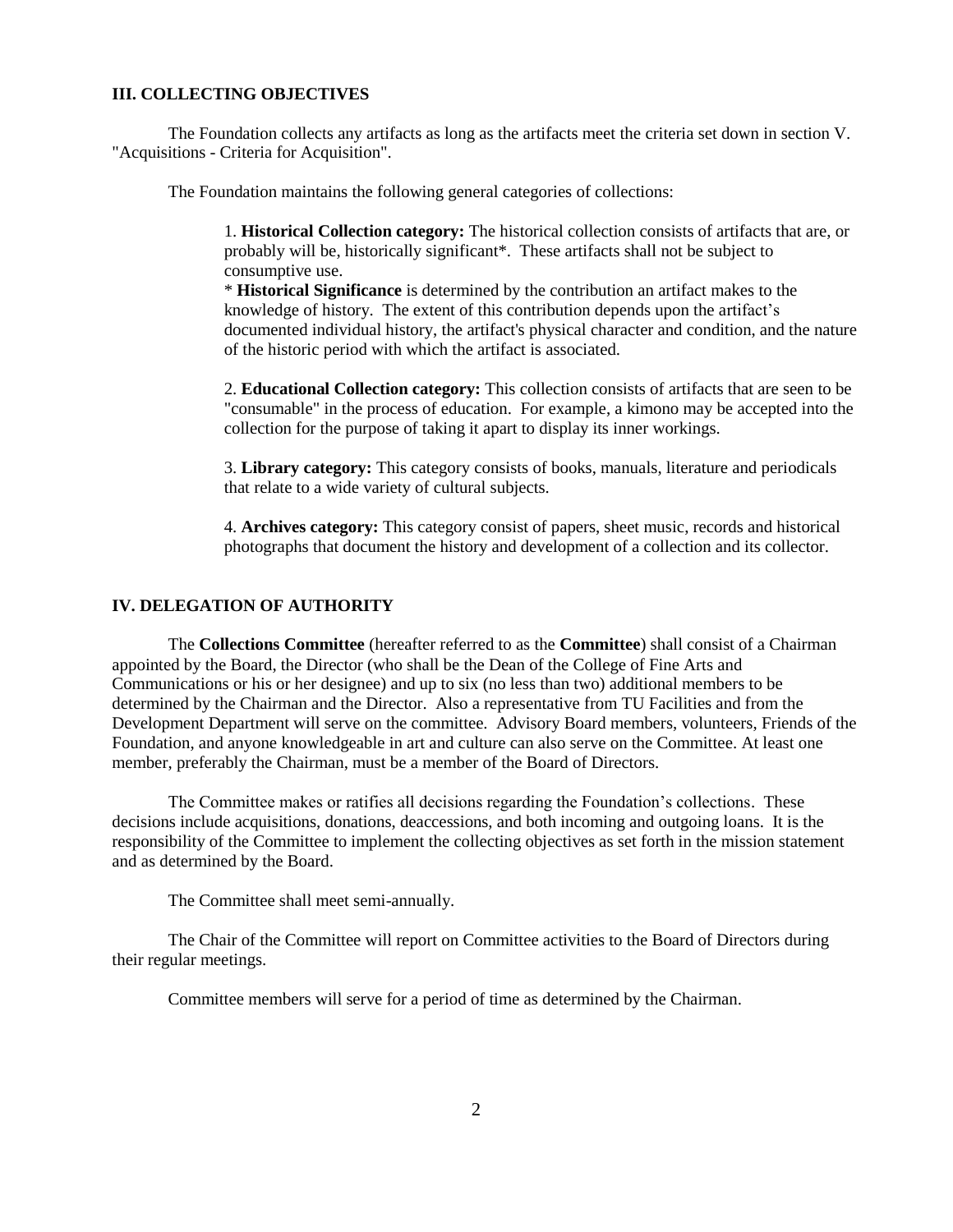## **V. ACQUISITIONS**

## **DEFINITION**

Acquisition - the formal process by which artifacts are added to the Foundation's collection. The process includes the following: discovery, preliminary evaluation, negotiation for, taking custody of, documenting title and rights to, and acknowledging receipt of materials and artifacts.

## **GENERAL STATEMENT OF POLICY**

The Committee's goal is to acquire artifacts that fulfill the mission and purpose of the collection. When the Committee accepts an artifact into the collection, it is the Committee's responsibility to determine the type of collection (see **III. Collecting Objectives**) into which the artifact will be placed. This decision is critical, because artifacts in different collections have different standards and procedures for their use, preservation, care, and disposal.

### **TYPES OF ACQUISITIONS**

Artifacts may be added to the collection by gift, exchange, bequest, purchase, abandonment, or any other appropriate transaction by which full and absolute title is effectively transferred to the Foundation.

## **CRITERIA FOR ACQUISITION**

For an artifact to be acquired for the permanent collection it must meet **all** of the following criteria; however, from time to time the Foundation may choose to accept certain objects not meeting these criteria.

1. The artifact must meet the collecting objectives and mission statement of the collection.

2. The present owner must have clear title.

3. The University must be capable of properly storing and caring for the artifact.

4. The acquisition should be free from donor imposed restrictions. Exceptions can be made only by a consensus of the Collections Committee.

5. All moral, legal, and ethical implications of the acquisition have been considered.

6. The artifact's significance and potential contribution to the collection have been evaluated.

7. The artifact fills a gap in the existing collection or replaces an inferior example.

8. The artifact does not unnecessarily duplicate artifacts already in the collection.

9. If the acquisition will be through purchase, a fair market value must be determined and the funding arranged prior to the purchase.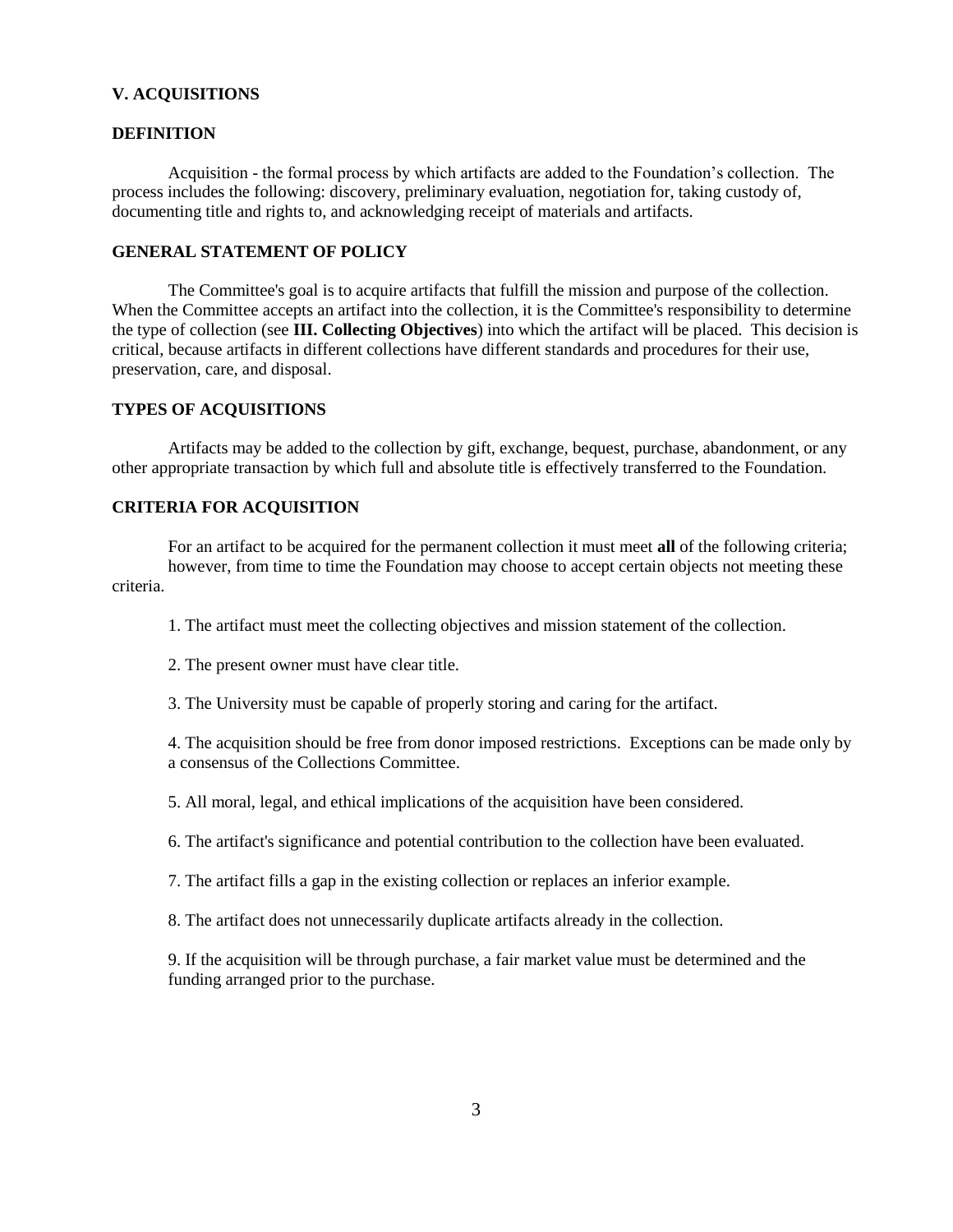### **AUTHORITY**

The Collections Committee representatives, consisting of the Director, the Chair, and one other member makes or ratifies all decisions regarding acquisitions for the Foundation's collection, except those respecting donor imposed restrictions (page 3, Criteria for Acquisition, #4.) No staff member, board member, or volunteer shall have the authority to accept any item into the collections without prior approval from the Committee representatives.

## **DOCUMENTATION**

The acquisition process shall be fully documented. This should include letters of correspondence, Committee decisions, and title. Obtaining and recording documentation will be the responsibility of the Director.

Every acquisition should be accompanied by either a signed Deed of Gift, letter of transmittal, or a bill of sale. All Deeds of Gift should be signed by the Director, or the Chair.

Once an object has been acquired, every effort should be made to promptly record it.

#### **ETHICAL AND LEGAL CONSIDERATIONS**

No artifact should be accepted **into the historical collection** for the purpose of selling the object at a later date. No historical artifact may be deaccessioned within two (2) years of acceptance (see IRS form 8283). An artifact may be accepted for the sole purpose of future sale, but the artifact should not become part of the historical collection. A reasonable effort shall be made to advise a donor of the Foundation's intent to sell the artifact(s), because this could affect the tax status of the donation. Decision will be made by the Committee.

#### **APPRAISALS**

Appraisal of donated property is the responsibility of the donor and is to be performed by a qualified appraiser. No staff member, board member, or volunteer shall ever give a donor an appraisal for their donated object(s). This is in order to avoid any legal ramifications or conflicts of interest. Providing appraisals is contrary to IRS regulations.

Foundation or university staff may provide a donor with referrals for appraisers but generally only if more than one source is suggested to avoid the appearance of favoritism.

In response to requests for identification of artifacts, Foundation or university staff, Board members, and volunteers may offer an informed, professional opinion or suggest sources of information. However, they must refrain from definitive judgements or opinions as to authenticity or monetary value.

The acceptance of an artifact at its appraised value does not imply endorsement of the appraisal.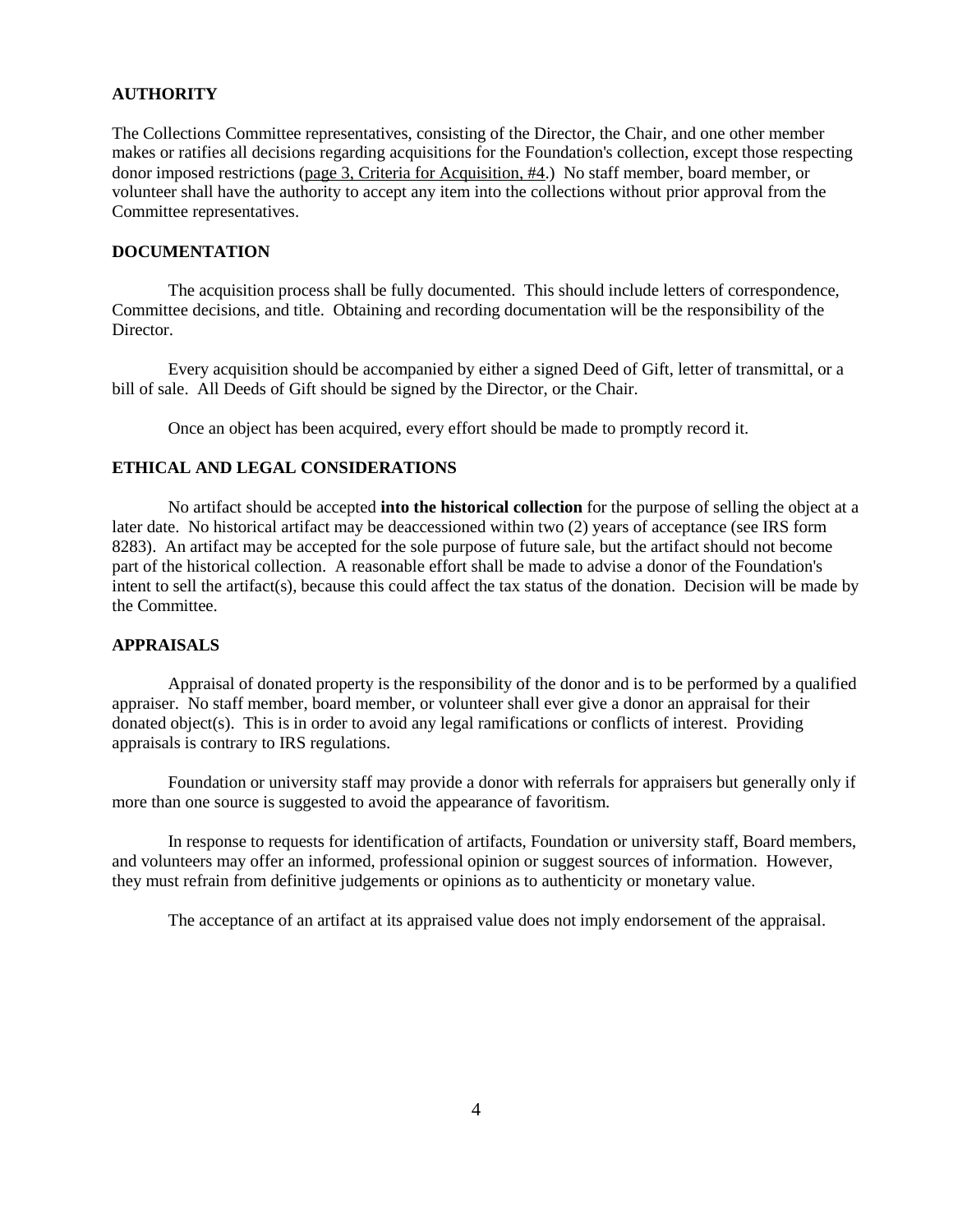#### **VI. DEACCESSIONS**

### **DEFINITION**

Deaccession - the formal process of permanently removing an accessioned artifact from the collection. The deaccession process is cautious, deliberate, and scrupulous.

### **GENERAL STATEMENT OF POLICY**

The Committee will do its best to keep the Library, Archives and Historical Collections intact. However, when a situation arrives when an artifact meets one of the criteria for deaccession, the Committee will consider the situation and do what is best for the collection and the public.

Artifacts that belong to the Educational Collection category do not have to meet the following rigid requirements for disposal. When their purpose has ended they may be disposed of.

Only the Committee can decide to transfer an artifact from one type of collection to another.

### **TYPES OF DISPOSITION**

An artifact can be disposed of by one of the following methods: exchange, sale (negotiated, public auction, open bid), outright destruction (scrap), or by transfer to another organization.

### **DEACCESSION CRITERIA**

For a historical artifact to be considered for deaccession, it must already be accessioned into the collection and it must meet one (1) of the following criteria:

1. The artifact no longer meets the collecting objectives or mission statement of the Foundation.

2. The artifact duplicates another item in the collection and its duplication does not serve to improve the collection. The duplicate is not useable for an educational or research manner by the university.

3. The university can no longer properly care for the artifact.

4. The artifact has deteriorated beyond usefulness and the ability of the university, professionally or financially, to preserve it.

5. The condition of the artifact threatens itself or other artifacts in the collections, or is a threat to the health and safety of people.

6. The artifact lacks physical integrity.

7. The artifact has failed to retain its identity or authenticity.

8. The artifact has been lost (not located during inventory) for longer than five (5) years.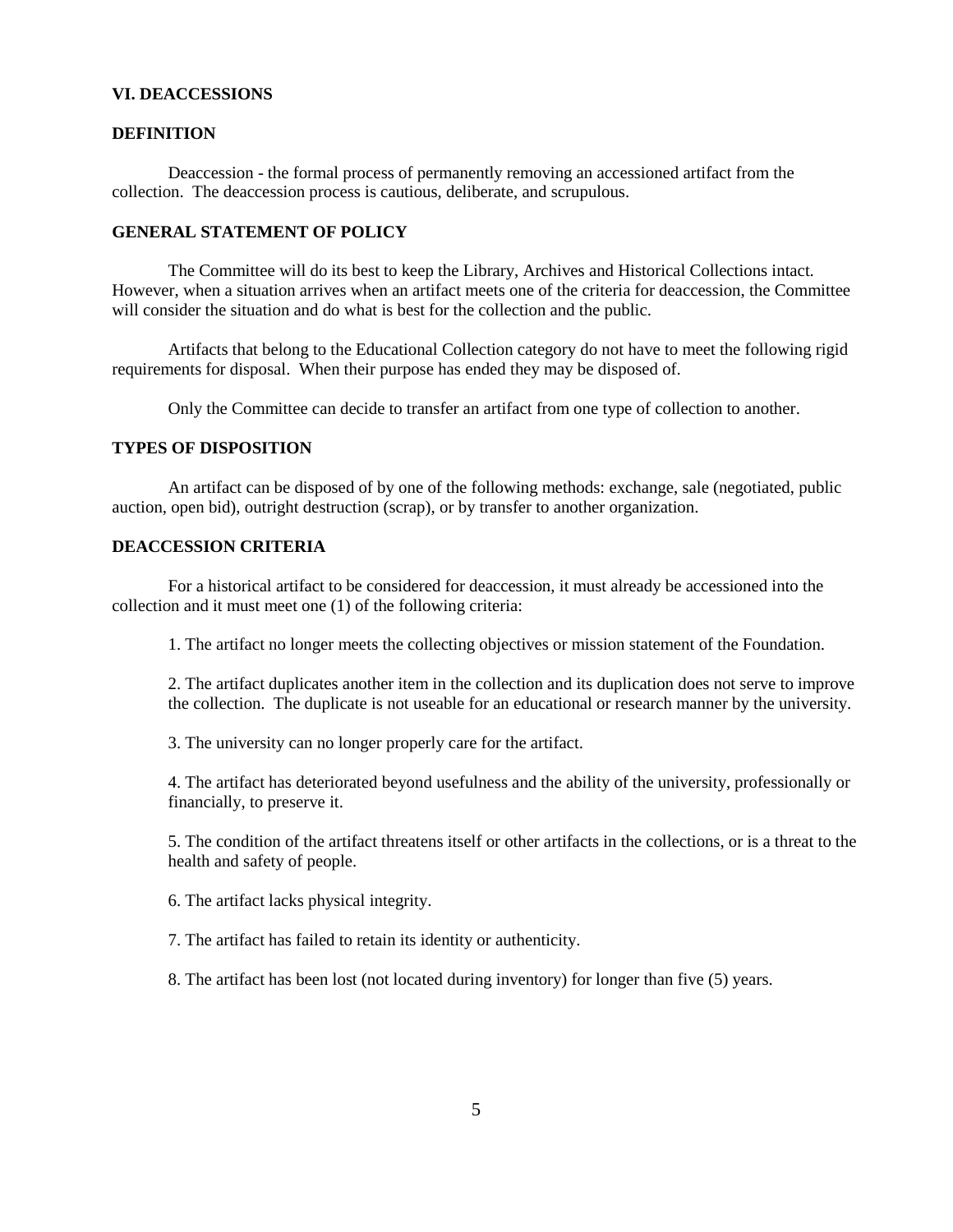### **AUTHORITY**

The Committee will consider deaccessioning an artifact in the Historical Collection following a recommendation to deaccession from the Board, staff, or any member of the Committee itself. There must be a consensus of the Committee before the deaccession is made final.

To dispose of any artifact in the Educational Collection, only the Director's approval is necessary.

### **DOCUMENTATION**

All deaccessions should be properly documented. It is the responsibility of the Director to keep this documentation.

A Deaccession Form must be signed by a minimum of three (3) members of the Committee, including the Chair and the Director for the deaccession of any artifact out of the Historical Collection. This form shall be kept on file with the accession records. The Deaccession Form must include artifact name, university identification number, donor name, reason for deaccessioning, recommended method of removal, date of recommendation, date of removal, and actual method of removal.

The Deaccession Form is not necessary for artifacts in the Library, Educational Collection or Archive. However, their removal from the collection should be documented in the files.

### **ETHICAL AND LEGAL CONSIDERATIONS**

A historical artifact will not be deaccessioned until after two (2) years have passed since its acquisition. See Tax Reform Act of 1986 and IRS Form 8283.

All funds acquired from the sale of deaccessioned artifacts should only be used to acquire, preserve, or manage artifacts in the collection. These funds may be used for purposes other than to acquire, refine, or preserve the collection with the approval of ¾ of the Foundation members currently serving on the Foundation board.

There must not be any restrictions on the artifact from the original donor for an artifact to be deaccessioned. If there are restrictions, every attempt must be made to comply before deaccessioning can take place. If there are any questions as to the intent or force of restrictions, the Foundation shall seek the advice of its legal counsel.

#### **VIII. LOANS**

### **TYPES OF LOANS**

Incoming Loan - An incoming loan is the loan of an object that is made **to** the Foundation for a specified period of time for the purpose of exhibition or research.

Outgoing Loan - An outgoing loan is the loan of an object that is made **from** the Foundation to another institution for a specified period of time for the purpose of exhibition or research.

This section applies only to objects in the Historical Collection.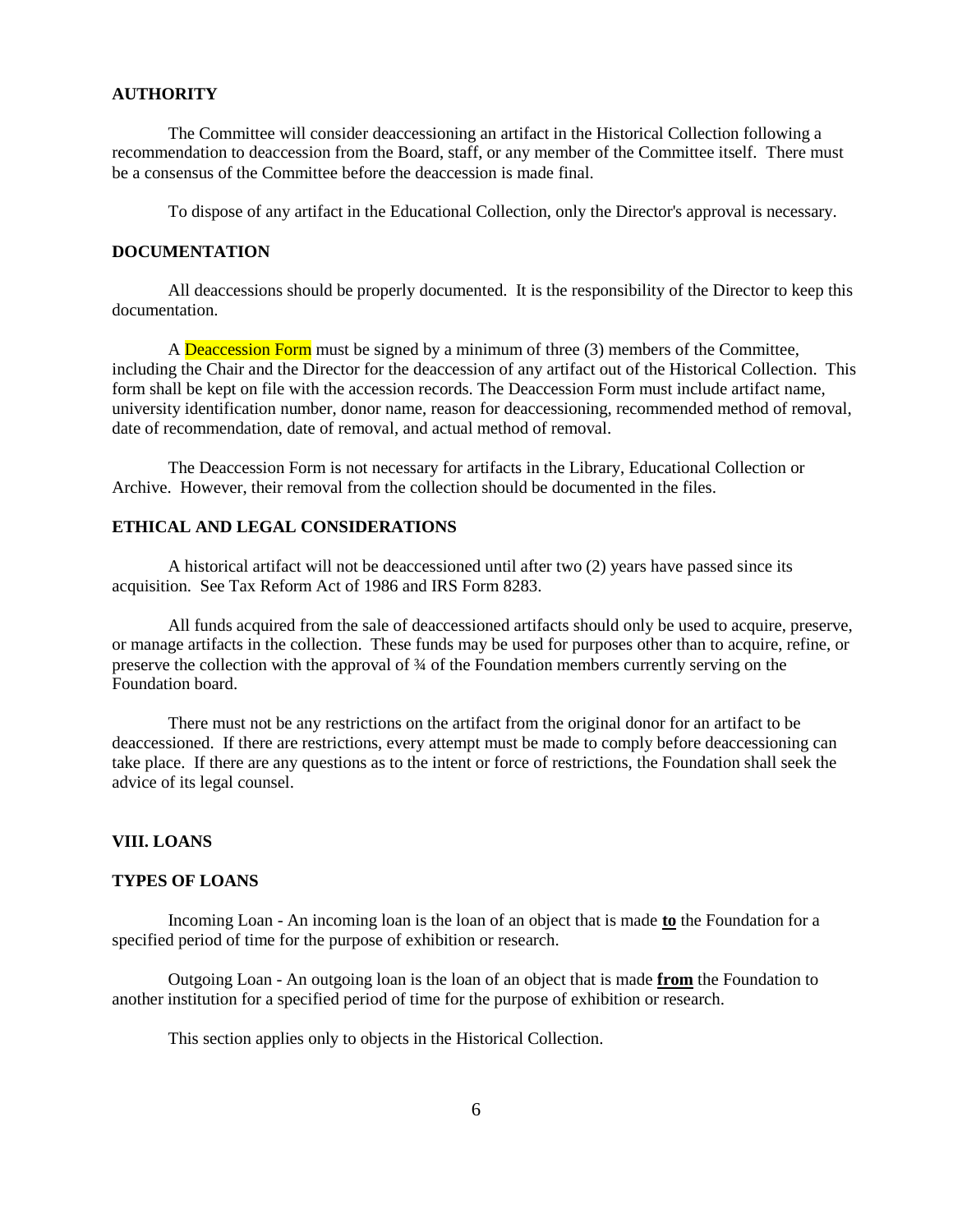#### **CRITERIA FOR INCOMING LOANS** (all criteria must be met)

1) The loan shall be for a specified period of time, not to exceed three (3) years.

2) No indefinite or long-term loans will be accepted, except under extremely rare circumstances (to be determined by the Committee).

3) The object must be accepted only for the purpose of exhibition or research, not for general storage.

4) The loan will not place an unreasonable burden on the facilities, collections, or staff of the University or the Foundation.

5) The object(s) to be loaned can withstand travel, extra handling, and possible climate changes.

#### **REGULATIONS FOR INCOMING LOANS**

1) An Incoming Loan Agreement must be executed and signed by both the Foundation and the Lender. This form will be part of the permanent record and kept in the Incoming Loan File. If the Lender executes an Outgoing Loan Agreement, the Collections Committee must approve it before being signed by the Foundation. A Lender's Outgoing Loan Agreement signed by the Foundation eliminates the need for an Incoming Loan Agreement.

2) The university shall use reasonable care with the object and employ the same precautions it uses with property of its own. The Lender will be notified immediately of any deterioration or conservation needs.

3) The Foundation will complete a **Condition Report** upon the object's arrival and departure from the university. A copy of these reports shall be sent to the Lender and kept in the permanent file.

4) The Foundation shall have the right to photograph objects on loan for publicity and/or educational purposes. A photograph of the object(s) shall be taken upon its arrival.

5) The lending institution shall determine the value of the object being loaned to the Foundation for insurance purposes. If the lending institution does not determine a value, the Foundation will. However, it must be understood that this value does not represent an appraisal by the Foundation.

6) Insurance

a) The Lender will provide a certificate of insurance naming the Foundation as an additional assured or waive liability against the Foundation, or

b) The Foundation will insure the loaned object under its policy for the amount indicated on the signed loan agreement. The policy will include the usual exclusions of loss or damage due to such causes as gradual deterioration, inherent vice (an object inherently is destined to deteriorate), and war, or

c) The Foundation will reimburse the Lender for the cost of insurance.

7) The object shall be returned in the same or similar shipping material in which it was received.

8) If the Foundation would like to extend the loan at the end of the loan period, an extension may be requested.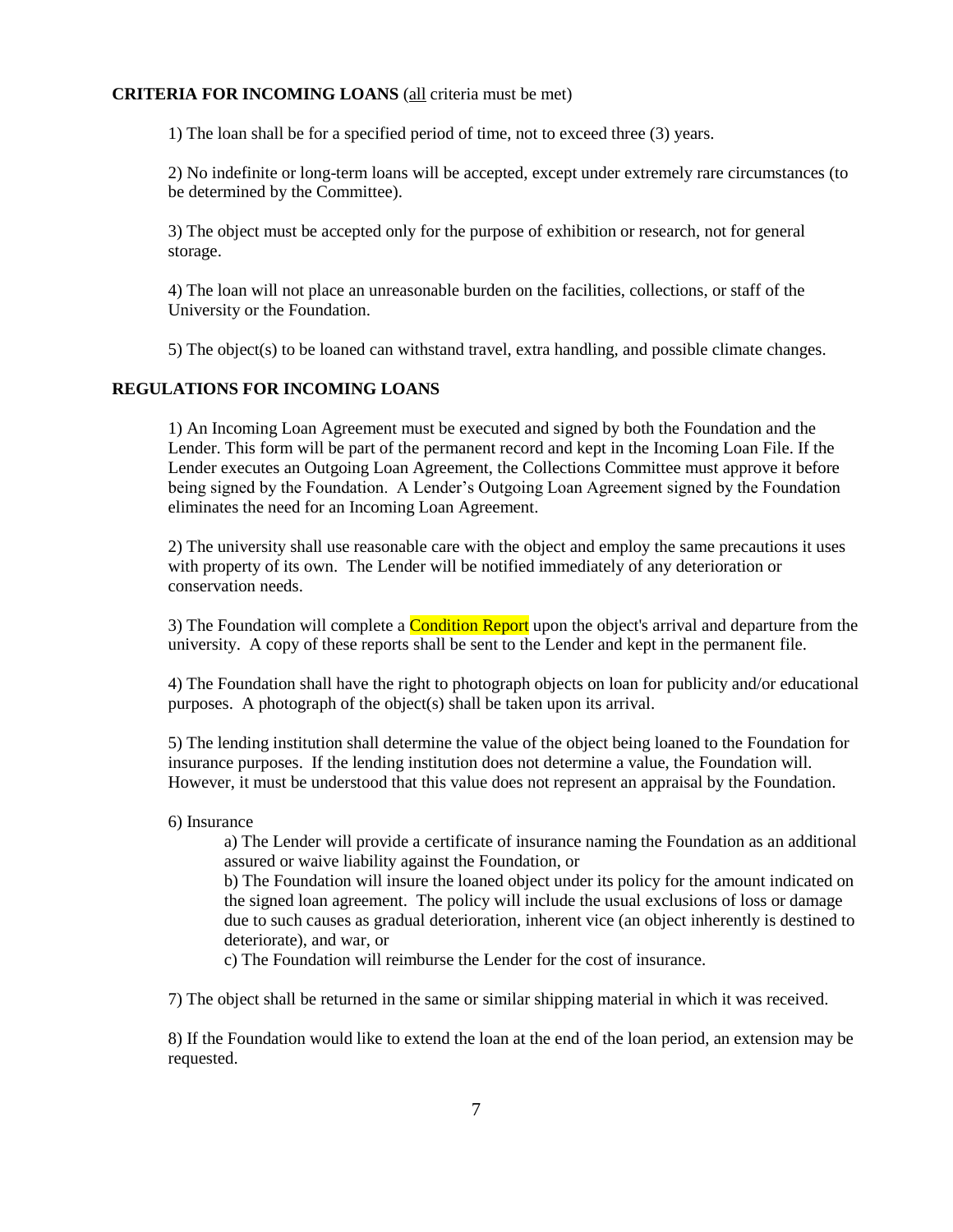9) It is the responsibility of the Lender to inform the Foundation of any change in address or ownership.

10) The object can be returned to the Lender at any time with the approval of the Committee.

11) If the Foundation's efforts to return a loan within a reasonable period following the termination of the loan are unsuccessful, the object(s) will be maintained at the lender's expense for a maximum of one (1) year. If after one (1) year the object(s) has not been claimed, the lender shall be deemed to have made the object(s) a gift to the Foundation.

12) Upon return of the object to the Lender, a Returned Object Receipt shall be sent separately by certified or registered mail to the last known address of the lender. If the lender for any reason fails to notify the Foundation of loss or damage within thirty (30) days of the mailing of the Returned Object Receipt, the lender shall be deemed to have waived any claim for damages or loss.

#### **CRITERIA FOR OUTGOING LOANS** (all criteria must be met)

1) The requesting agency must be a bona fide educational or cultural organization or approved by the collections committee. The Foundation does not loan objects to individuals, only organizations.

2) The loan shall be for a specified period of time, not to exceed three (3) years. No indefinite loans shall be made.

3) The loan will be made only for the purpose of research or exhibition.

4) The security and conservation measures of the requesting organization must meet the standards of the Foundation.

5) The requesting organization must agree to observe the Foundation's regulations regarding loans.

6) The object is not extremely rare or of a condition that being loaned could cause significant deterioration.

### **REGULATIONS FOR OUTGOING LOANS**

1) An **Outgoing Loan Agreement** will be executed and signed by both the Foundation and the borrower. This form will become part of the permanent record. All regulations will be printed on the reverse of the Outgoing Loan Agreement and the borrower, with his/her signature, agrees to abide by them.

2) The borrower shall be instructed to exercise extreme care to ensure the safe handling and keeping of the object(s) throughout the duration of the loan.

3) Objects on exhibit must be protected by approved methods.

4) Any damage or loss must be reported to the Foundation immediately.

5) Prior to shipping the loan, a **Condition Report** will be completed by the Foundation and a copy of this report will accompany the loan. A photograph should also be taken of the object if there is not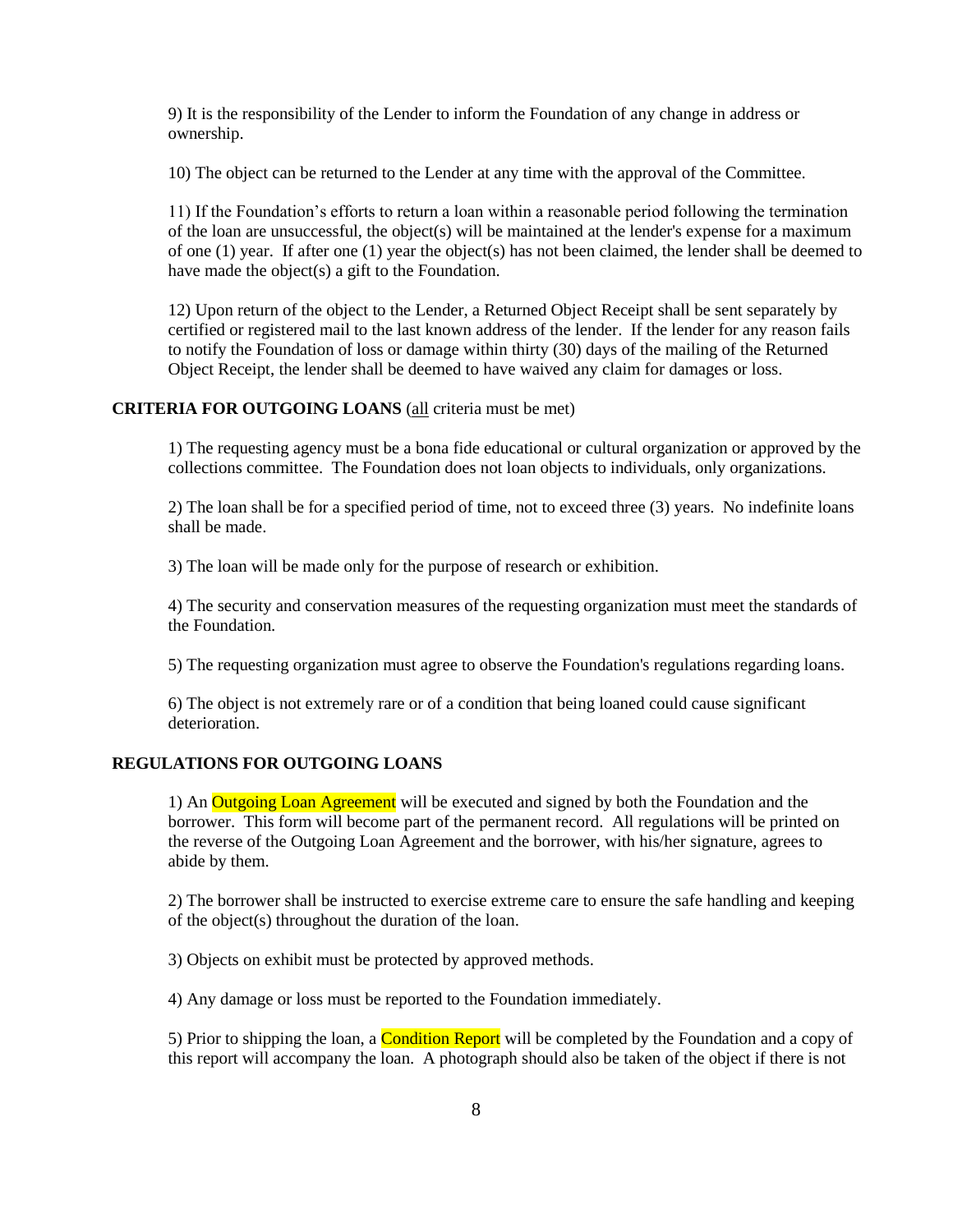already one on file. Upon arrival, the borrower should examine the object, sign the report, and return it to the Foundation to verify the object's safe arrival. An **Outgoing Loan Receipt** should also be filled out and returned with the Condition Report.

6) The object will not be cleaned, altered, or remounted in any way without prior written approval from the Foundation.

7) The object may not be photographed or used for commercial purposes without written approval from the Foundation in advance.

8) No object may be re-loaned to another institution or organization.

9) The Foundation shall receive appropriate credit for all loaned objects on display with a credit line that reads as follows: "On Loan from the Towson University Foundation, Inc.".

- 10) Shipping
	- a) The borrower must arrange and pay for all shipping costs in both directions.
	- b) All unpacking and packing should be done by experienced personnel.

c) The packing for the return shipment must be in the same manner and means as the original shipment.

11) Insurance (value of object determined by the Foundation)

a) The borrower will insure the loan under their own policy and forward a certificate of insurance to the Foundation prior to shipment, or

b) The borrower will reimburse the Foundation for the cost of insurance, or

c) The borrower agrees in writing to assume liability for the loss or damage of the object(s) in lieu of insurance.

Documentation for insurance must be provided before the object is sent out on loan.

- 12) At the end of the loan period, the borrower may, in writing, request an extension on the loan.
- 13) The Foundation reserves the right to recall a loaned object at any time.

14) The object must be returned immediately when taken off of exhibit or research is concluded.

## **DELEGATION OF AUTHORITY AND RESPONSIBILITIES**

The Director or Director's designee will sign for all incoming and outgoing loans.

It is the responsibility of the Director to maintain the appropriate files for all incoming and outgoing loans and monitor all loan agreements. Furthermore, it is the responsibility of the Director to oversee all packing and shipping of loans to and from the Foundation.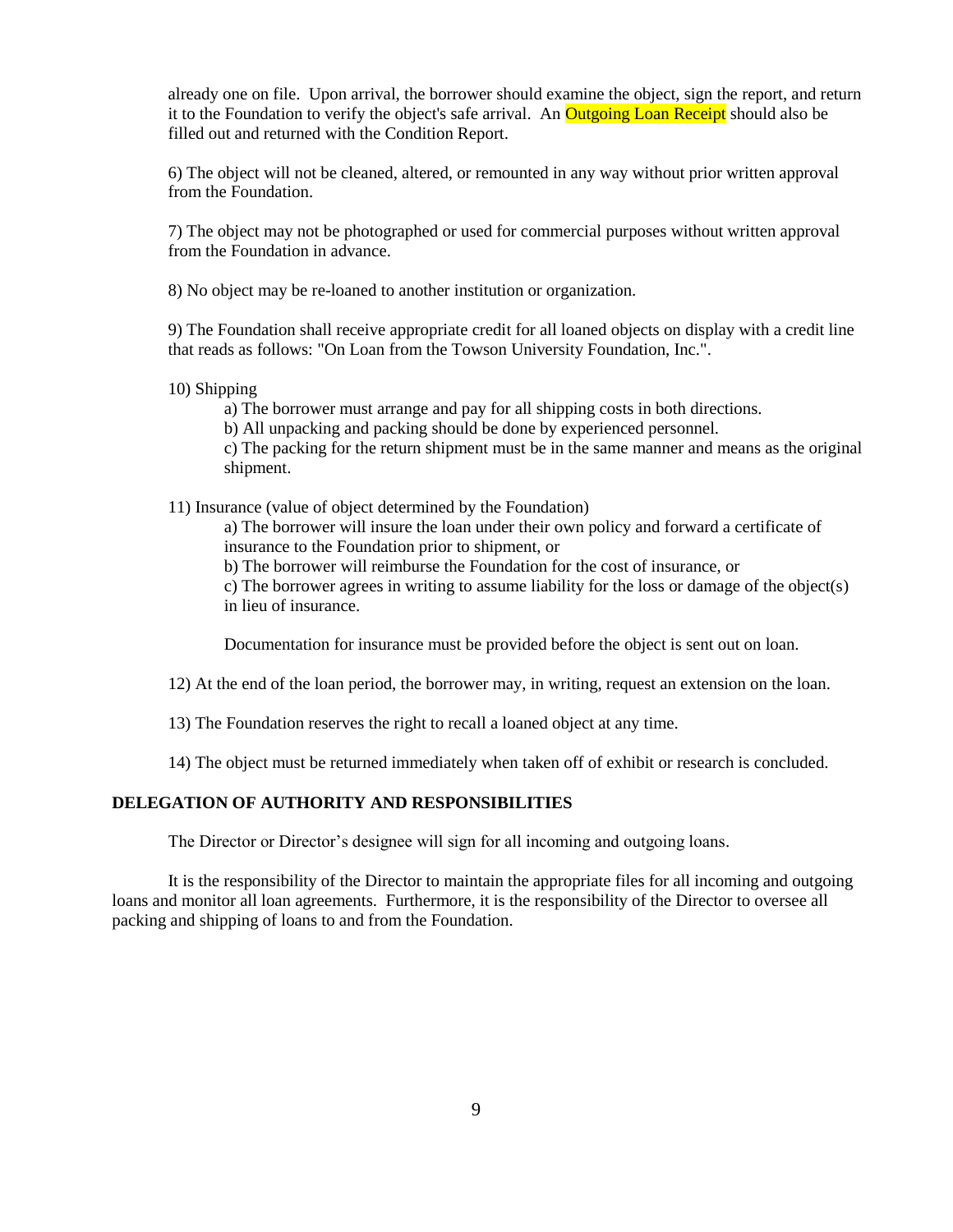#### **VIII. RECORD KEEPING**

The following records shall be kept regarding the collections:

1) Temporary Custody Receipts (all collections) - When a potential donor delivers an artifact or group of artifacts for the Committee's consideration or for identification, a temporary custody receipt will be signed and kept on file. This receipt should include the individual's name, address, phone number, a description and condition of the artifact(s), the purpose of the deposit, a list of the conditions of deposit, and signature of depositor/owner.

2) Deed of Gift (all collections) - A Deed of Gift will be sent to each donor to be signed and returned to the Foundation. The Deed should state that the donor is the rightful owner of the artifact(s) and that he/she understands that all rights of ownership are being passed on to the Foundation. It should be clear that the Foundation would have every right to display, store, or dispose of the artifact. The Deed should include a description of the artifact(s) donated, donor's name, address, date, and signature. The Deed should also include the signature of the Assistant Director or Director.

3) **Accession Sheets** (Historical collection) - Every artifact shall have an accession sheet containing information about the artifact itself, location, donor, value, and condition. These sheets will be kept on paper and the information will be transcribed into a computer file.

4) Accession Files (Historical collection) - Every artifact will have an accession file containing all correspondence regarding the artifact. Included in this file will be letters between the donor and the foundation, evidence of transfer of title (i.e. Deed of Gift, letter of transmittal or bill of sale), record of and location of manuals or documentation that accompanied the artifact, and deaccession and outgoing loan information when necessary.

#### 5) Loan Agreements (Historical collection only)

a) Incoming Loan Agreement - An Incoming Loan Agreement will be sent to each lender to be signed and returned to the Foundation prior to or concurrent with receipt of the loaned artifact(s). This form will be kept in the Incoming Loan File. Included on this form will be the period of the loan, the purpose of the loan, the lender's name and address, the value of the artifact, any special conditions pertaining to the loan, appropriate signatures, and a statement that the lender is the owner of the artifact or is a duly authorized agent of the owner with full authority to enter into the loan agreement. All regulations will be printed on the reverse of the Incoming Loan Agreement. If the lender has an agreement, it may be used in place of this form.

b) Outgoing Loan Agreement - An Outgoing Loan Agreement shall be signed for each artifact or group of artifacts prior to shipment of the loaned artifact(s). This form will be kept in the Accessions File. Included on this form will be the period of the loan, the purpose of the loan, the borrower's name and address, the value of the artifact, any special conditions pertaining to the loan, appropriate signatures, and a statement that the borrower will indemnify the Foundation for any loss or damage to the artifact on loan. The Outgoing Loan Agreement should also include a statement that failure of the borrower to have in effect the agreed-upon insurance will in no way release the borrower from liability from loss or damage. All regulations will be printed on the reverse of the Outgoing Loan Agreement.

6) Incoming Loan File - A file will be kept for each artifact that is on loan to the Foundation. The file will contain all correspondence and signed loan forms.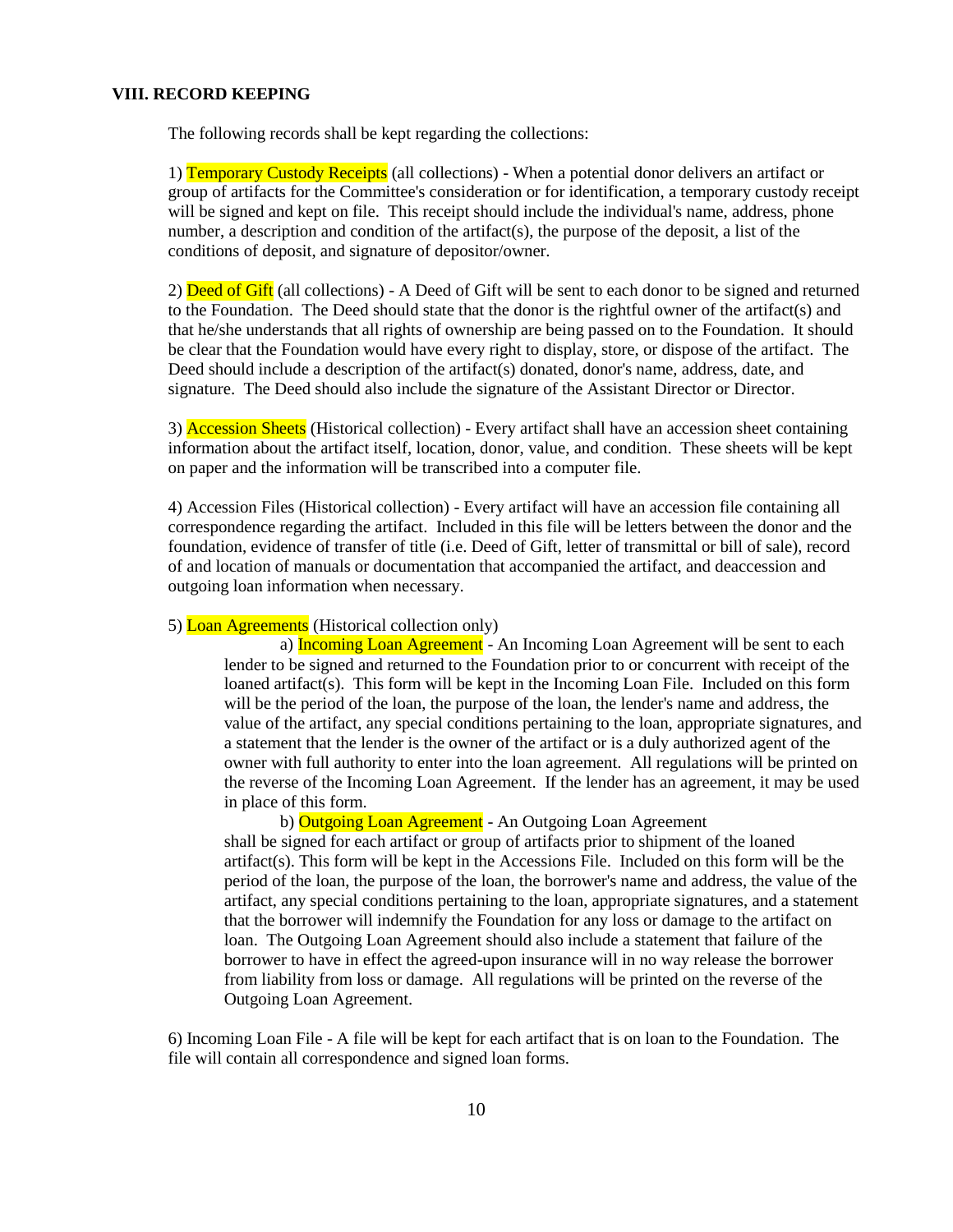7) Deaccession Forms (Historical Collection) - A Deaccession Form will be kept for the deaccession of any artifact out of the Historical Collection. This form will become part of the artifact's permanent record. The form should include the artifact's name, university identification number, donor name, reason for deaccession, recommended method of removal, date of recommendation, actual method of removal, date of removal, and a minimum of two (2) signatures from the following: Committee members, Director, or the Chair.

8) Condition Reports (Historical collection) - Condition reports shall be made for all newly accessioned historic artifacts. The report should include a description of the artifact and it's condition.

9) Receipts for Incoming Loan Returns - A receipt shall be mailed to all lenders upon return of their artifacts. This receipt should signify the safe return of the artifact(s). The receipt should include the name of the object(s) and a brief description. This receipt should be signed by the lender and returned to the Foundation to become part of the Incoming Loan File.

10) Outgoing Loan Receipt - An Outgoing Loan Receipt shall be completed by the borrower upon receipt of an artifact from the Foundation. This receipt shall include the loan number, description of the artifact, and the date. The Outgoing Loan Receipt will serve to validate that the borrower actually received the artifact and when. The receipt shall be signed by the borrower and returned to the Foundation to become part of the artifact's permanent file.

Computer files will be copied and kept in a separate location for backup in case of fire or accidental loss.

#### **IX. TEMPORARY CUSTODY OF OBJECTS**

Objects may be left temporarily in the custody of the Foundation for the following reasons:

1) For Committee review as a possible acquisition

2) For identification purposes

A Temporary Custody Receipt will be executed and signed for objects left in the temporary custody of the Foundation. The Temporary Custody Receipt will contain the following conditions or regulations:

1) The Foundation will inform the individual within sixty (60) days regarding its intentions if the object is under consideration for acquisition.

2) The Foundation will exercise the same care with respect to the object(s) left in its care as it does in the safekeeping of comparable property of its own.

3) The object will not be restored, treated, or altered in any way without prior written approval from the depositor.

4) Any object that is not accepted into the collection or that has been left for identification must be claimed within one (1) year and the donor must have been notified in writing of the date of the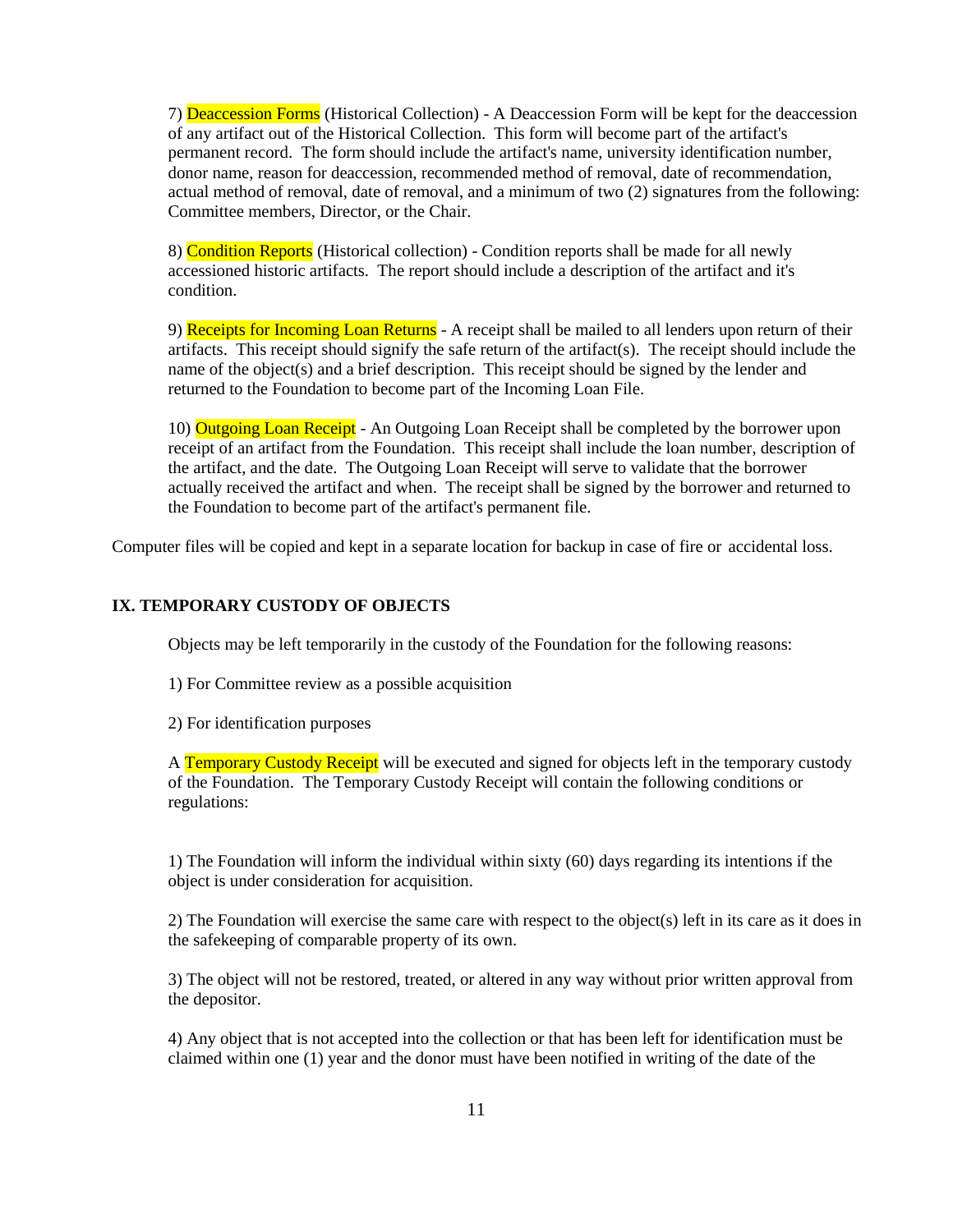Temporary Custody Receipt. If, after this date, the object has not been removed, the object(s) will be considered a gift to the Foundation.

Objects left in the temporary custody of the Foundation should be processed and returned in a timely manner.

It is the responsibility of the Director to monitor all objects in the Foundation's temporary custody. The Director will execute and sign for all objects in temporary custody.

### **X. CARE AND CONTROL OF COLLECTIONS**

### **GENERAL STATEMENT OF POLICY**

It is the desire of the Committee to care for its collections in order to ensure each object's long-term preservation. Whether on display or in storage, each object should receive the reasonable care and handling that the Foundation can provide within its financial resources.

The following Regulations for Conservation apply to objects in the Historical Collection. Objects in the other types of collections do not need to be handled with the same strict guidelines. However, all objects in the collection should be handled carefully and with regard to their long-term preservation.

### **REGULATIONS FOR CONSERVATION**

The Foundation strives to maintain the original condition of objects in its permanent collection. When conservation procedures are undertaken to restore an object in the Historical Collection or save it from deterioration, the following regulations must be observed:

1) An object is never altered in any way without the approval of the Collections Committee.

2) Every conservation procedure that is performed on an object is fully documented and added to the object's accessions file.

3) A "before" and "after" photograph is taken of the object. These photographs are kept in the object's accession file.

4) Every procedure done to the object must be reversible, when feasible.

5) Any pieces or parts removed from an object must be retained.

When possible, conservation work shall be performed in-house. When the work is beyond the abilities of the Foundation's staff or volunteers, outside help may be sought.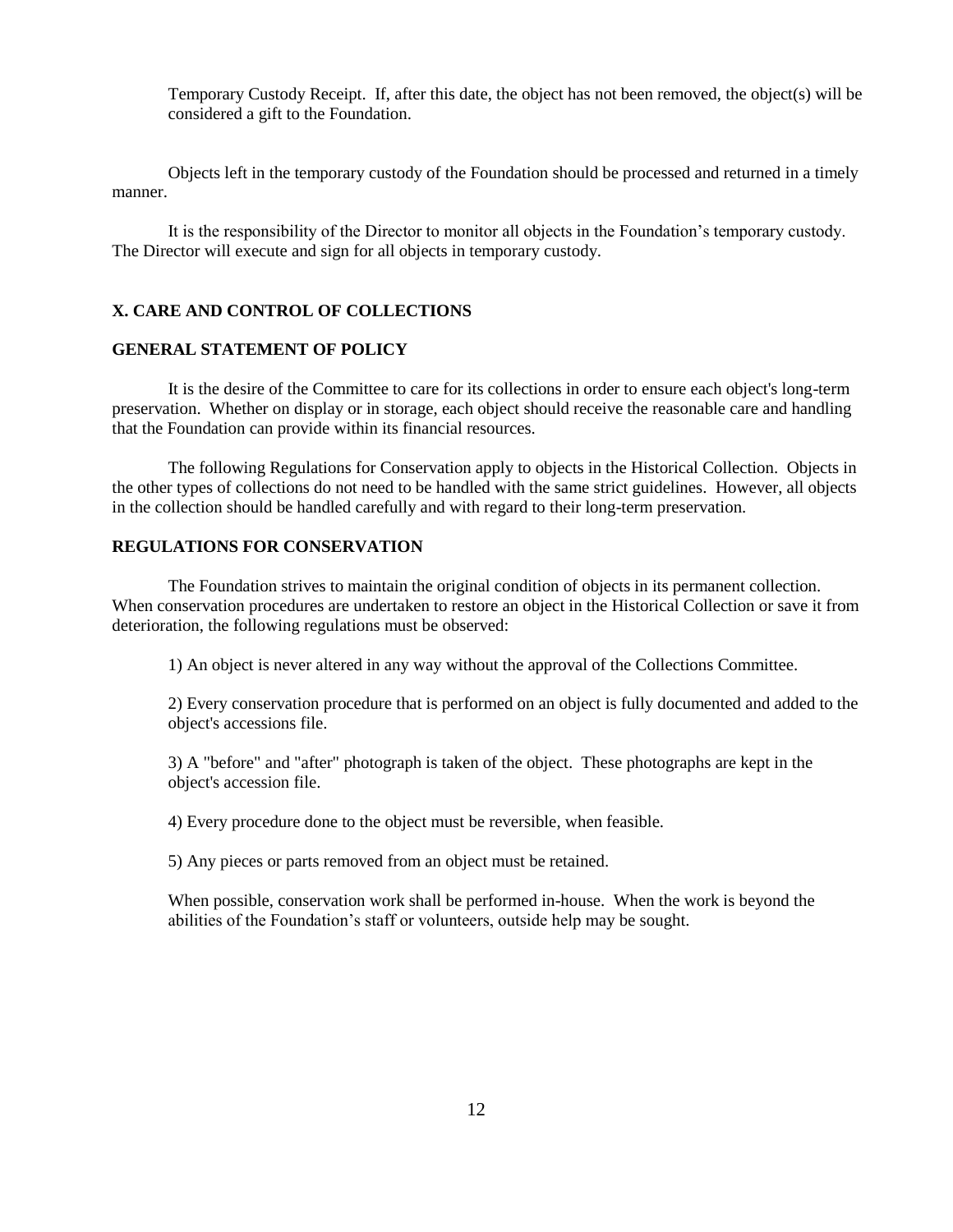### **HANDLING**

Objects in the Historical Collection should only be handled, following the Foundation's handling procedures, by authorized staff members, and the Committee members.

Objects in the Educational Collection are meant to be used.

### **SECURITY**

All objects should be kept secure, whether in storage or on display. Access to the storage area is limited to staff or volunteers with staff supervision. When deemed necessary objects on display should be under acrylic covers, fastened down, or otherwise protected. This is particularly the case with small or fragile objects.

### **INVENTORY**

An inventory of all objects on display and in storage should occur on a rotating basis. Such a schedule would have the galleries, warehouse shelving, high storage, special storage, and the flat files inventoried on a rotating yearly basis.

Inventory records should become part of the permanent file.

Any object that is discovered to be missing should be reported to the Director and to the Collections Committee. Every effort should be made to find missing objects. If an object continues to be missing following two complete inventories, it should be noted in the accessions file.

### **DELEGATION OF AUTHORITY AND RESPONSIBILITIES**

It is the responsibility of the Director to monitor all objects on display and in storage, constantly ensuring their proper care and security. It is also the Director's responsibility to oversee all inventories and maintain all records regarding conservation and inventories.

It is also the responsibility of the Collections Committee to monitor all objects on display and in storage noting any objects that need conservation work performed. When conservation is needed on an object, the Committee shall bring this to the attention of the Director. If the conservation work is expected to be extensive, it shall be brought to the attention of the Executive Vice President and Executive Committee for a recommendation for the appropriate source of funding before proceeding.

Objects in the Historical Collection shall not be altered in any way without the approval of the Collections Committee or its designee.

#### **XI. ACCESS TO THE COLLECTIONS AND RECORDS**

#### **GENERAL STATEMENT OF POLICY**

The Foundation holds its collections in trust for the public. Thus, the University will have regular operating hours at which time the public may visit and enjoy the objects on display.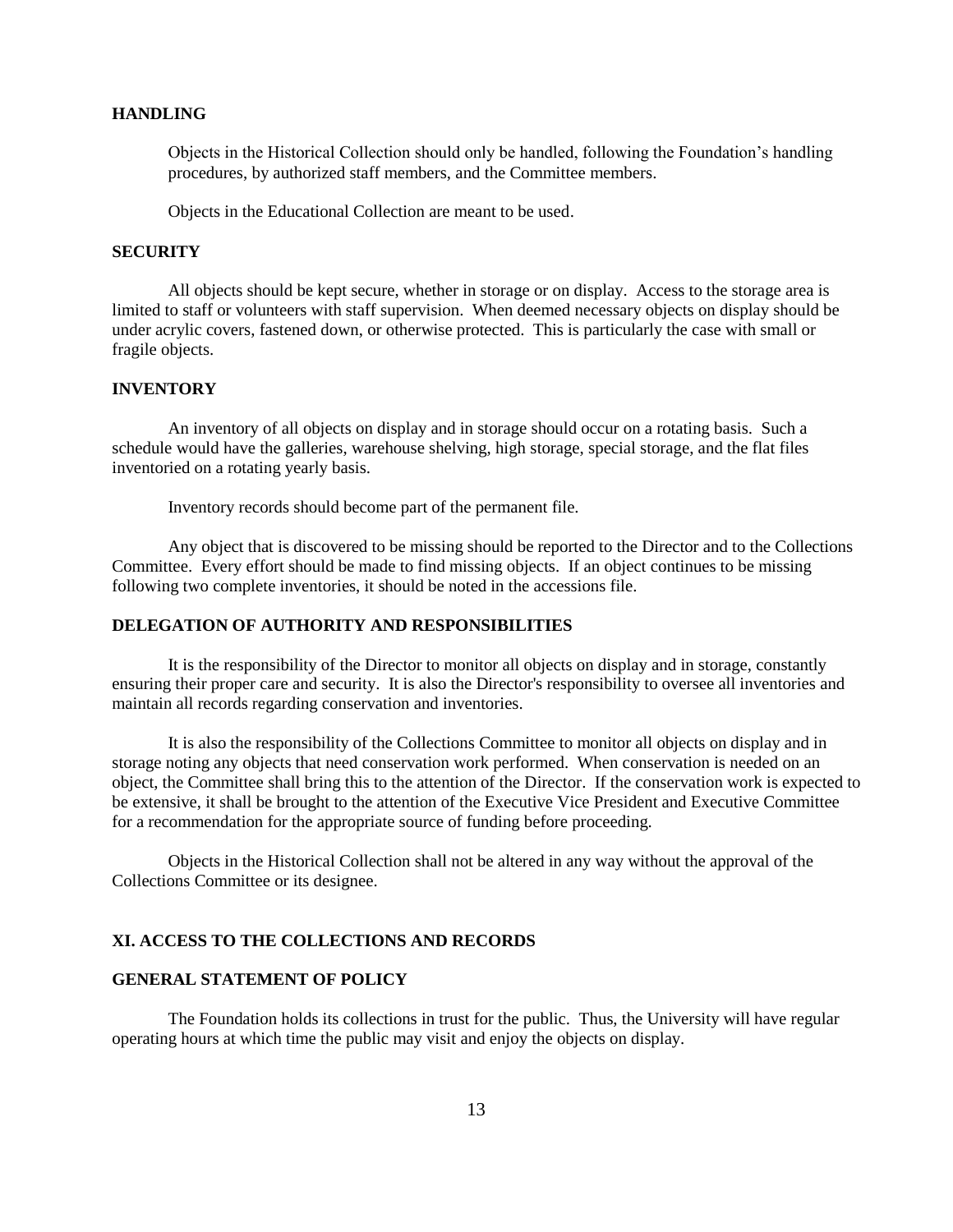Objects in storage and records are available for legitimate study, research, inquiry and examination by responsible parties. Access will be granted on a "case by case" basis, with the safety of the collections being the primary concern.

The University will make a reasonable effort to ensure that objects on display are accessible to individuals with handicaps.

The University will ensure that objects on display do not pose a potential hazard to visitors.

#### **REGULATIONS TO ACCESSIBILITY**

The following regulations should be adhered to by all staff, volunteers, and board members:

1) The Foundation's storage area is not open to the public. Individuals that are not members of the Collections Committee must have an escort when entering the storage area.

2) The Foundation's records regarding objects in the permanent collections are available, except for the following:

- a) information regarding donors
- b) information regarding the value of objects
- c) any file or record that the staff or Board views as inappropriate for public information

3) Accessibility is limited by staff and volunteer availability, conservation considerations, safety considerations, condition of collections, restrictions to collection, or purpose or nature of examination.

4) Persons requesting access to collections or records must be supervised at all times.

5) A copy of this Collection Management Policy shall be made available to any donor, prospective donor, lender, prospective lender, or other responsible person upon request.

6) Access to and use of the collections and records shall be credited in all publications, exhibitions and presentations.

7) Photography of any item on display at the university may only be made with express prior permission.

## **DELEGATION OF AUTHORITY AND RESPONSIBILITIES**

Any individual requesting access to objects in storage or any of the Foundation's records must see a staff member or member of the Committee for permission. Exception to any regulation can only be granted by the Director, or documented designated individual.

### **CHARGES AND FEES**

Access to, reproduction of and use of permanent collections may involve fee charges. These charges will be based upon fee schedules determined by the Director or the Director's designee, subject to approval by the Foundation Board.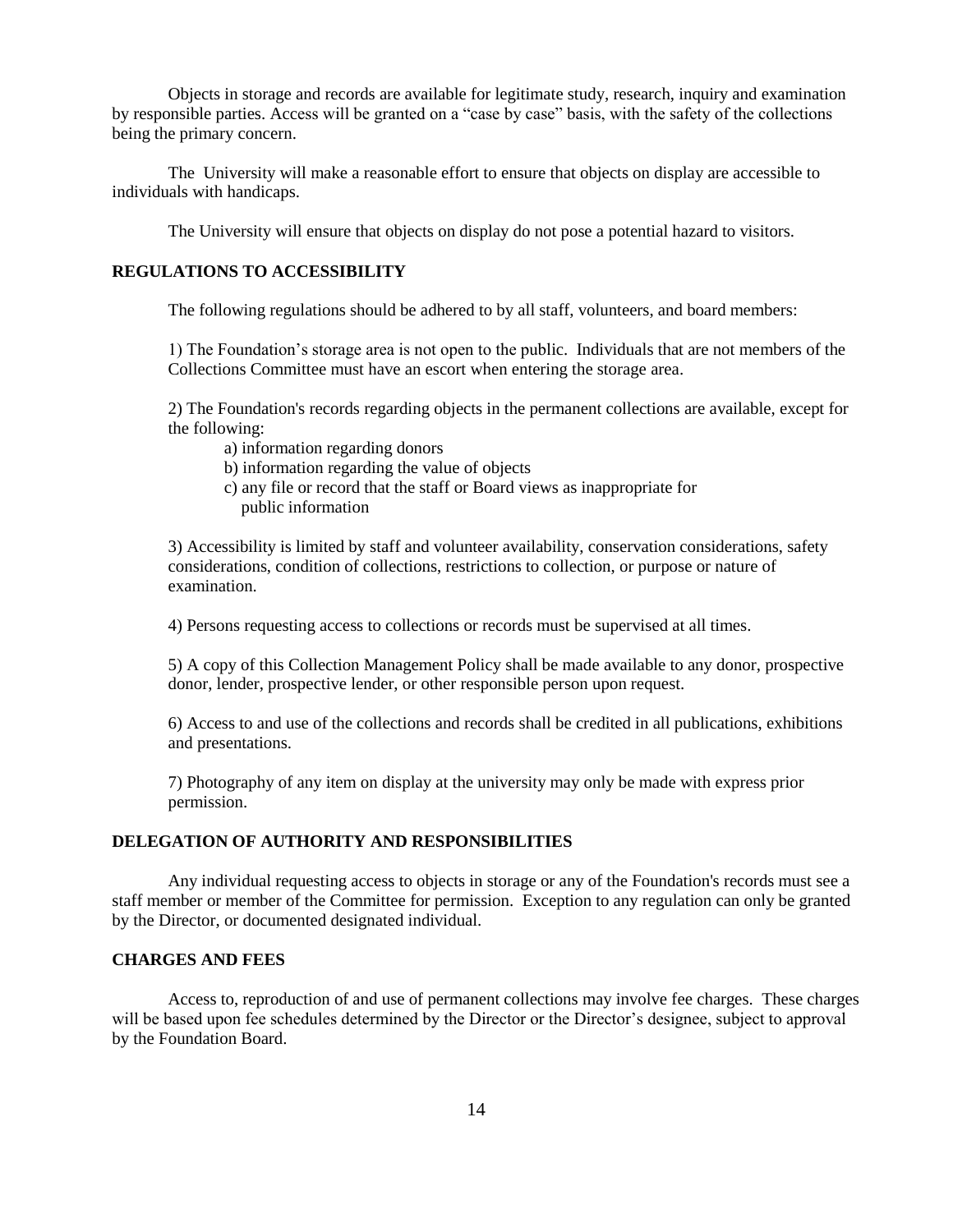#### **XII. INSURANCE**

The Foundation will carry insurance for objects in its possession, and objects on loan to and from the university (according to the loan agreements) as part of the Foundation's overall insurance package. The amount of coverage has been determined by the Director of Finance in conjunction with the Executive Committee, based on an appraisal every five (5) to seven (7) years. Only items appraised at \$10,000 and above will be insured.

The Foundation Board periodically will review and approve the insurance coverage.

Objects on loan **to** the Foundation will be insured according to the agreement that is made between the lender and the Foundation. The value and agreement specifics should appear on the Incoming Loan Agreement that is executed.

Objects on loan **from** the Foundation will be insured by the borrower, unless other arrangements have been made. Before shipment of any object, the borrower is responsible for furnishing adequate documentation of insurance. The value (determined by the Foundation) and agreement specifics should appear on the Outgoing Loan Agreement.

Funds recovered from insurance claims will be used to do one of the following:

1) Provide for the purchase of objects that would serve to improve the collections, or

2) Provide conservation for objects already in the collection.

### **DELEGATION OF AUTHORITY**

It is the responsibility of the Director of Finance and the Executive Committee of the Foundation Board to determine appropriate levels of insurance and to execute all insurance needs.

#### **XIII. ETHICAL STANDARDS**

The Foundation endorses and adopts as a guide the American Association of Museums' **Code of Ethics for Museums** (see Appendix I).

## **XIV. OBJECTS FOUND IN THE COLLECTION AND ABANDONED PROPERTY**

#### **RULES AND REGULATIONS**

If an individual attempts to claim an object that the Foundation has categorized as "Found in the Collection", the advice of the Foundation's legal advisor should be sought. The claimant must prove that he or she holds title and is the sole party at interest.

If the Foundation wishes to dispose of objects "Found in the Collection", it should be extremely careful and weigh each situation individually.

Once the Foundation considers an object to be "Abandoned Property" it will consider the object to be an unrestricted gift to the Foundation.